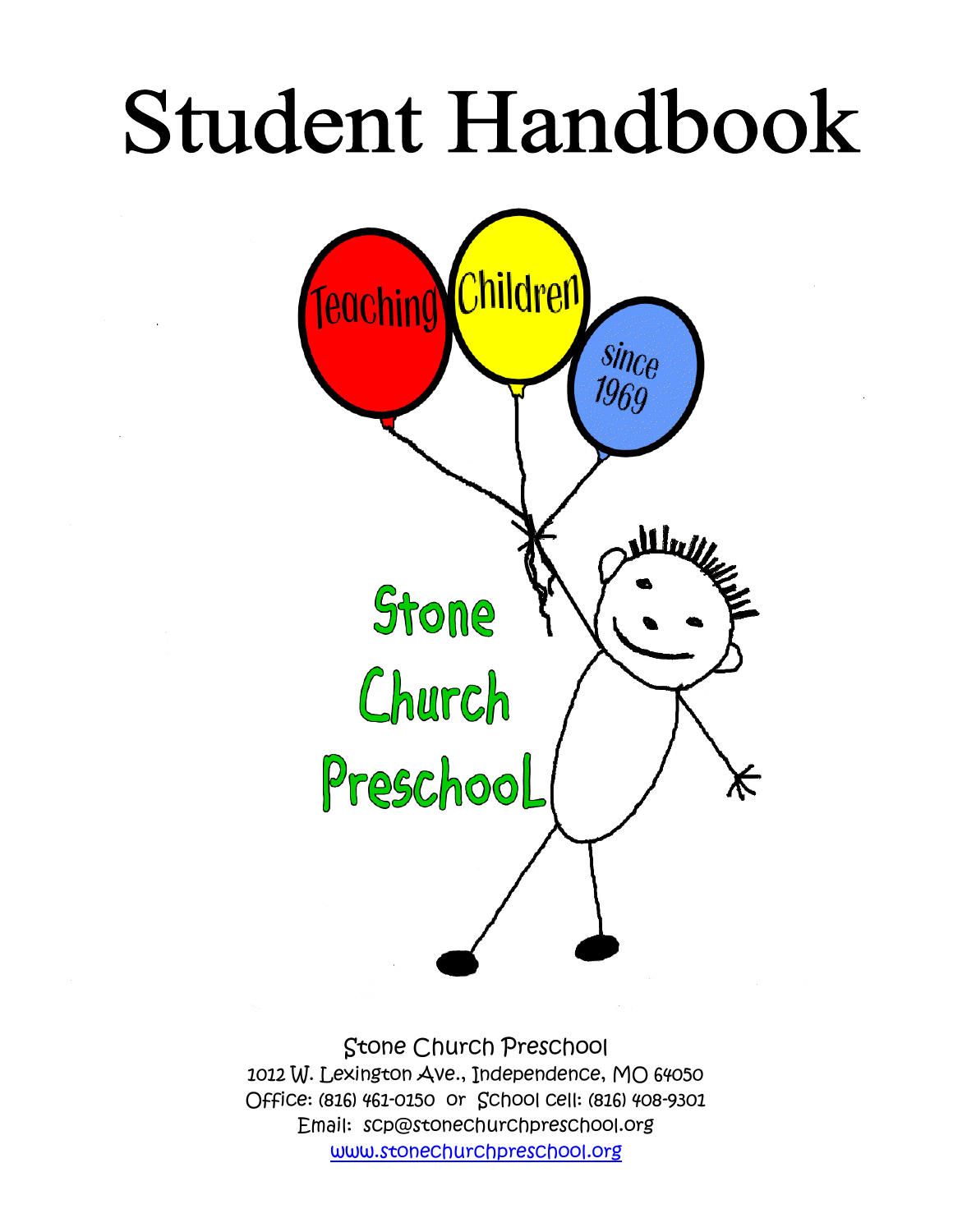

Welcome to Stone Church Preschool. We are confident your child will have a quality learning experience with us this year, and we look forward to getting to know your child and your family better as we work together to build a positive and solid foundation for your child's academic future.

Within our handbook, we explain many of our policies and procedures. We strongly encourage you to communicate any questions, concerns or feedback to us. Please feel free to talk to the teachers or director anytime so we may better serve you and, most importantly, your child.

# **2022-23 STAFF**

Debbie Price DirectorOffice

Stacie Ceballos **Office Secretary** 

Theresa Erikson Math & Science

Gina Ward **Reading & Alphabet** 

Rachael Heyd Art

Celeste Holmes Music & Movement

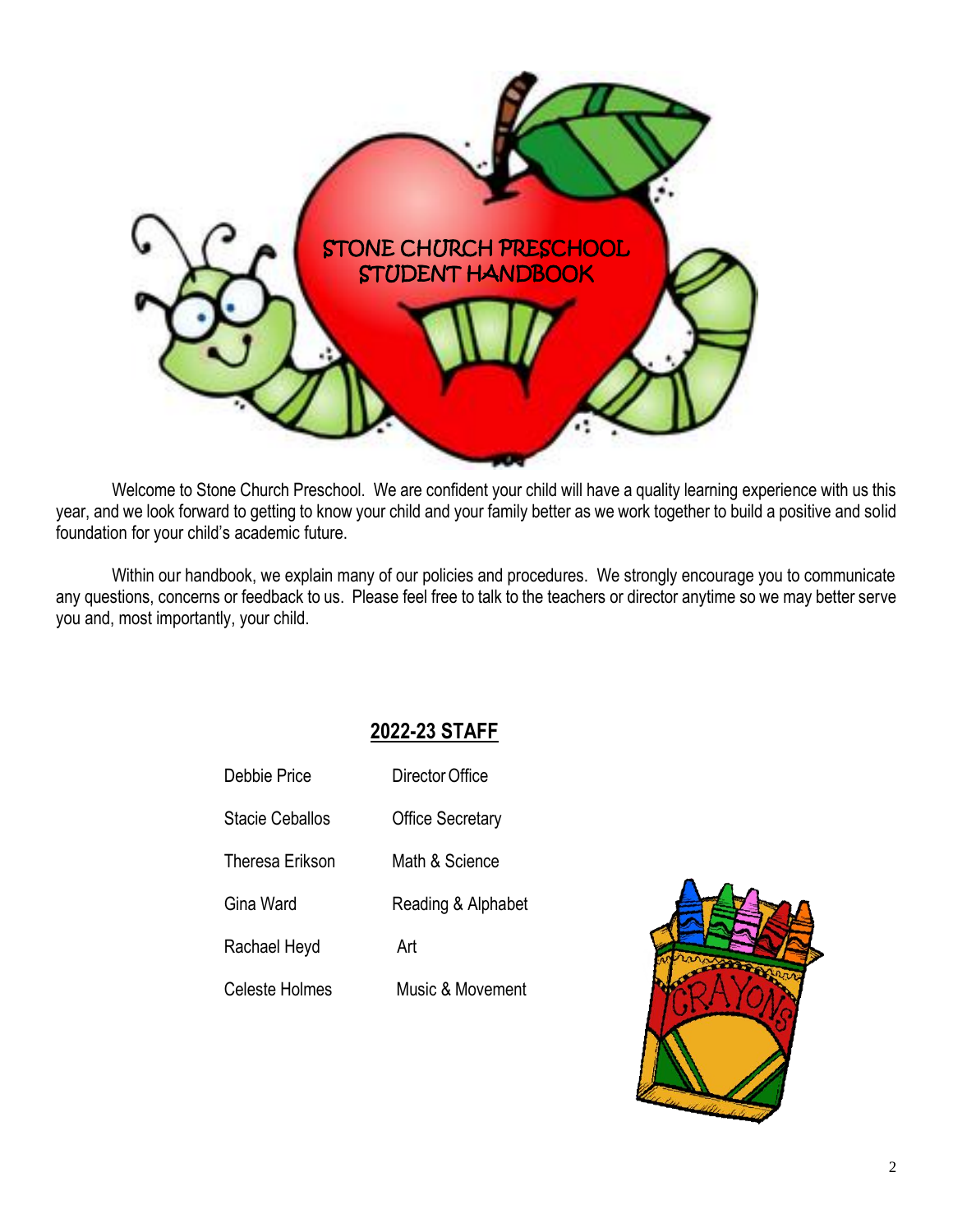### **MISSION STATEMENT**

Our preschool program is dedicated to the development of the whole child. We strive to provide an enriched preschool atmosphere that meets the social, emotional, physical, and cognitive needs of 2 to 5 year-olds. We provide a safe and nurturing environment that our students and families feel welcome and comfortable to learn in.



#### **PHILOSOPHY**

Stone Church Preschool believes that young children learn best through play.

Our classrooms are slightly, teacher directed and considerably, child-oriented so the children can best learn in a long lasting way, through a hands-on-approach. Our curriculum has the objective of helping the whole child to grow and develop at their own pace.

We also believe that parents/guardians have the most influence in a child's life. We view parents as our partners in the education of their children.

# **GOALS**

Our professionally trained and qualified staff guides students in their learning by:

- providing the children with opportunities to develop socially, emotionally, physically and cognitively
- providing learning activities and materials that are concrete, real and meaningful to the lives of young children
- fostering self-esteem through relationships with adults who express acceptance and respect for all children
- recognizing that all children are different and to allow such differences to surface in daily activities
- creating an environment that allows children to utilize problem-solving techniques with peers
- exploring concepts through hands on activities
- free choice play times both indoors and outdoors
- a caring, respectful relationship with peers and adults

We strive to foster a love for learning and to balance an academically rich environment with a creative/exploratory approach that provides an opportunity to succeed.

#### **CURRICULUM**

Our Curriculum balances both teacher-directed and child-initiated learning, with an emphasis on responding to children's learning styles. We provide a variety of active and quiet work/play centers where a child can make choices, create, and interact with peers and their environment. Materials used provide concrete experiences that are adaptable to the many different play levels of children.

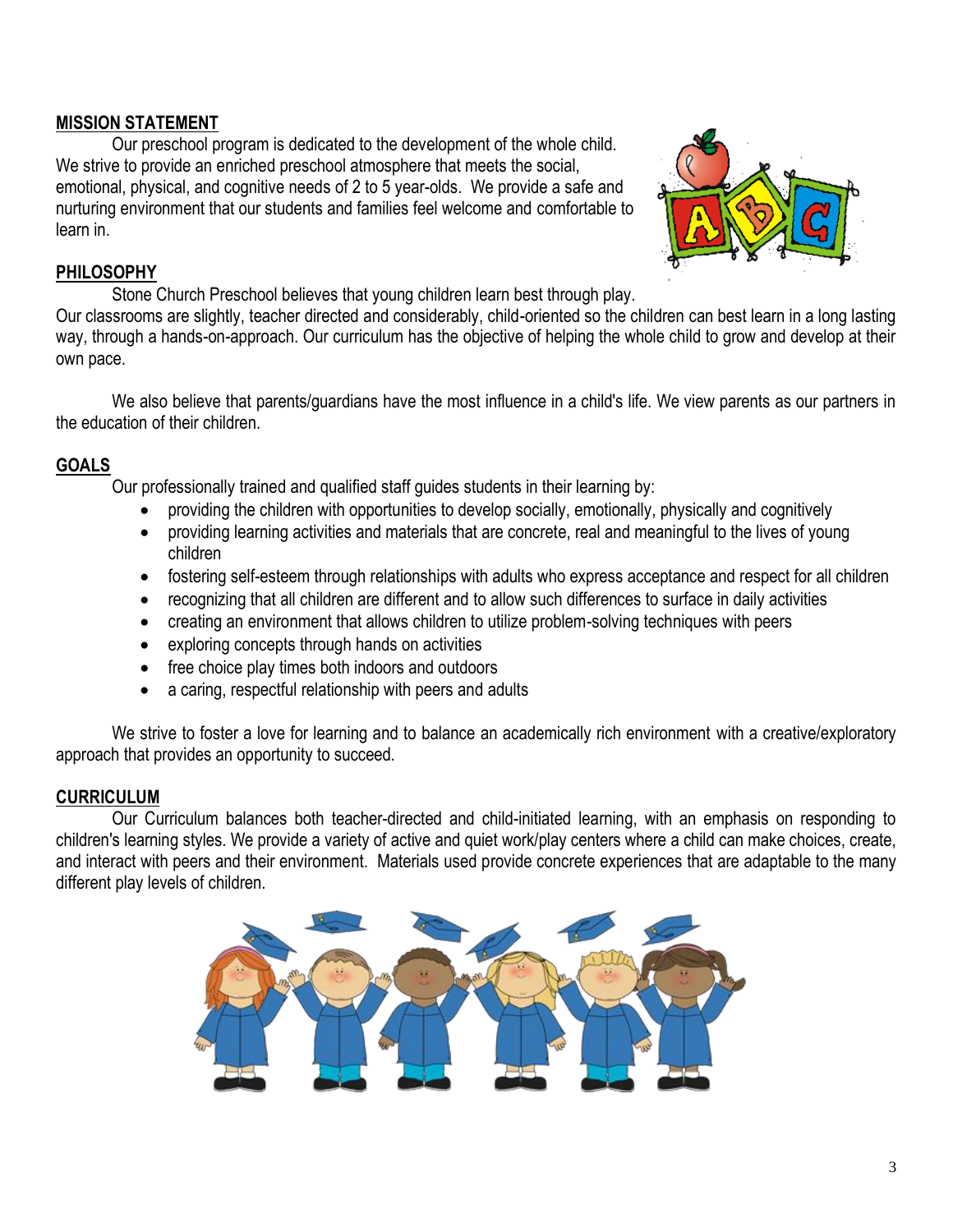#### **PROGRAM INFORMATION**



## **ENROLLMENT AND TUITION**

Once our office receives the enrollment application and the non-refundable enrollment fee a place will be reserved for your child for the upcoming school year. Enrollment papers will not be accepted without the enrollment fee. Your child will be enrolled according to age and number of days attending. The ratio for ages 4 & 5 is one to ten, ages 3 & 4 one to ten, and ages 2 & 3 is one to eight. If at the time of enrollment, the school is already at full capacity, your child's name will be placed on a waiting list on a first come, first serve basis.

Tuition payments are always due on the first of each month. There will be a \$5.00 late fee if payment is not received by the 5th. Methods of payments are cash, check and debit card in the office or payment can be made on our website. Tuition is based on a yearly rate consisting of 9 months. Tuition is the same each month regardless of the number of days or holidays contained within the month. Please see the class option fee page for rates.

#### **POLICIES AND PROCEDURES**

#### **NOTICE OF NON-DISCRIMINATORY POLICY**

The Stone Church Preschool admits students of any race, color, religion, national and ethnic origin to all programs and activities available at the preschool. The Stone Church Preschool does not discriminate on the basis of race, color, religion, national and ethnic origin in the administration of its admissions policies.

#### **ORIENTATION**

New Parents are required to attend orientation with their child to become more familiar with the school's routine and classroom environments. Parents will attend a parent orientation meeting while their children attend class. Being somewhat familiar with the school also helps many children separate more easily from their parents on their first regular school day.

It is easier for everyone if parents try to separate quickly when dropping their children off at the preschool. Our experienced and competent staff is sensitive and responsive to each child's needs and will help them adjust in every way possible to the separation. All children have difficulty separating from their parents from time to time. We encourage you to view this as normal and typical behavior and not to be unduly upset by it.

#### **ARRIVAL AND DEPARTURE**

School begins at **9:10** am. Children may arrive at school no earlier than 9:00, unless your child is enrolled in extended day. Make sure you pick up your child at your appropriate departure time. If a child is picked up from preschool later than 5 minutes passed pick-up time, a late fee of \$1.00 per 1 minute will be charged.

#### **HOLIDAYS AND SNOW DAYS**

We **do not** close preschool when public schools have teacher's meetings, workshops or parent conferences. We will follow the same schedule as the Independence Public School District, with regard to closing, due to inclement weather. Please listen to radio and TV announcements and note that we will send a "remind text", post it on our website, and send an email.

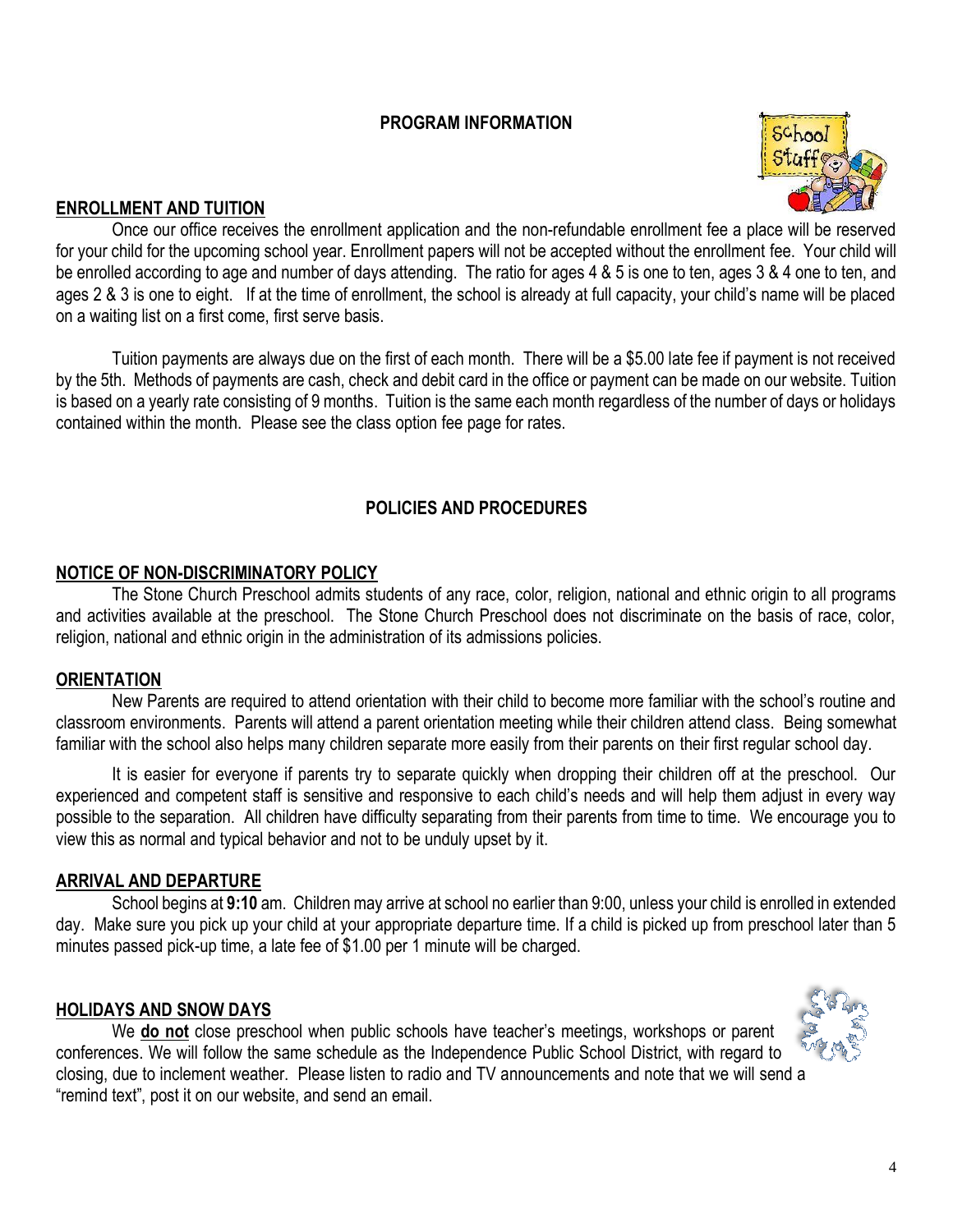The following dates are day's school will not be in session for 2022-23

- Non-School Days **Non-School Days Other Important Days** Sept. 5 (Labor Day) Sept 1 or 2 First Day of School Nov. 8 Professional Development Sept. Picture Day Nov. 23, 24 & 25 (Thanksgiving break) Oct. 27 or 28 Fall Party Dec. 22 - Jan 3 (Christmas break) Nov.21 & 22 Grandparent's Day Jan. 16 (MLK Day) Dec. 8 or 9 Christmas Program Feb. 17 Professional Development Dec. 20 or 21 Christmas Party Feb. 20 (Presidents Day) Feb 13 or 14 Valentine Party March 27-31 (Spring break) Mar Picture Day April 5 & 6 (Parent/Teacher Conference) Apr 3 or 4 Spring Party April 7 Good Friday May 18 or 19 (Last Day of School)
- 



#### **CLOTHING**

Please label all coats, backpacks and jackets. There is often more than one alike. Please dress your children in clothes they can play in! Running, jumping, climbing, painting, gluing, and playing with play dough are vital parts of our curriculum. Clothing should not hinder their freedom of movement. Tennis shoes or soft-soled shoes are essential.

#### **PERSONAL BELONGINGS**

It is recommended you keep valuable toys and/or special items at home as they may be lost or broken. Staff is not responsible for lost personal items.

#### **TOILETING**

All children ages 3 – 5 must be completely toilet trained before entering our Preschool Program. Children must be able to toilet themselves independently. Children that are ages 2 – 3 who are in the process of potty training will attend the 2-3 year class. Any child in the program who does not consistently exhibit this independence will be dismissed from the class.

#### **ILLNESS**

Your child's health is very important to us. If your child is not feeling well, please keep him/her at home that day. Please notify the preschool if your child will not be in attendance. If your child should become ill at school, you will be contacted. In case you cannot be reached, we will contact one of the emergency numbers you have provided. Please keep the school up-to-date on all phone numbers, especially emergency numbers.

Health standards require that your child not attend school if he/she has any of the following conditions:

A fever within the past 24 hours Heavy nasal discharge Constant or uncontrolled coughing An earache Vomited once in the previous 24 hours Strep infections until 24 hours after treatment begins Undiagnosed rash Eye redness, crusting, or discharge from the eyes Diarrhea enabling them to participate comfortably in regular school activities If you suspect or are aware that your child has a communicable illness (chicken pox, measles, head lice, fifth's disease, etc.), please notify the office immediately.

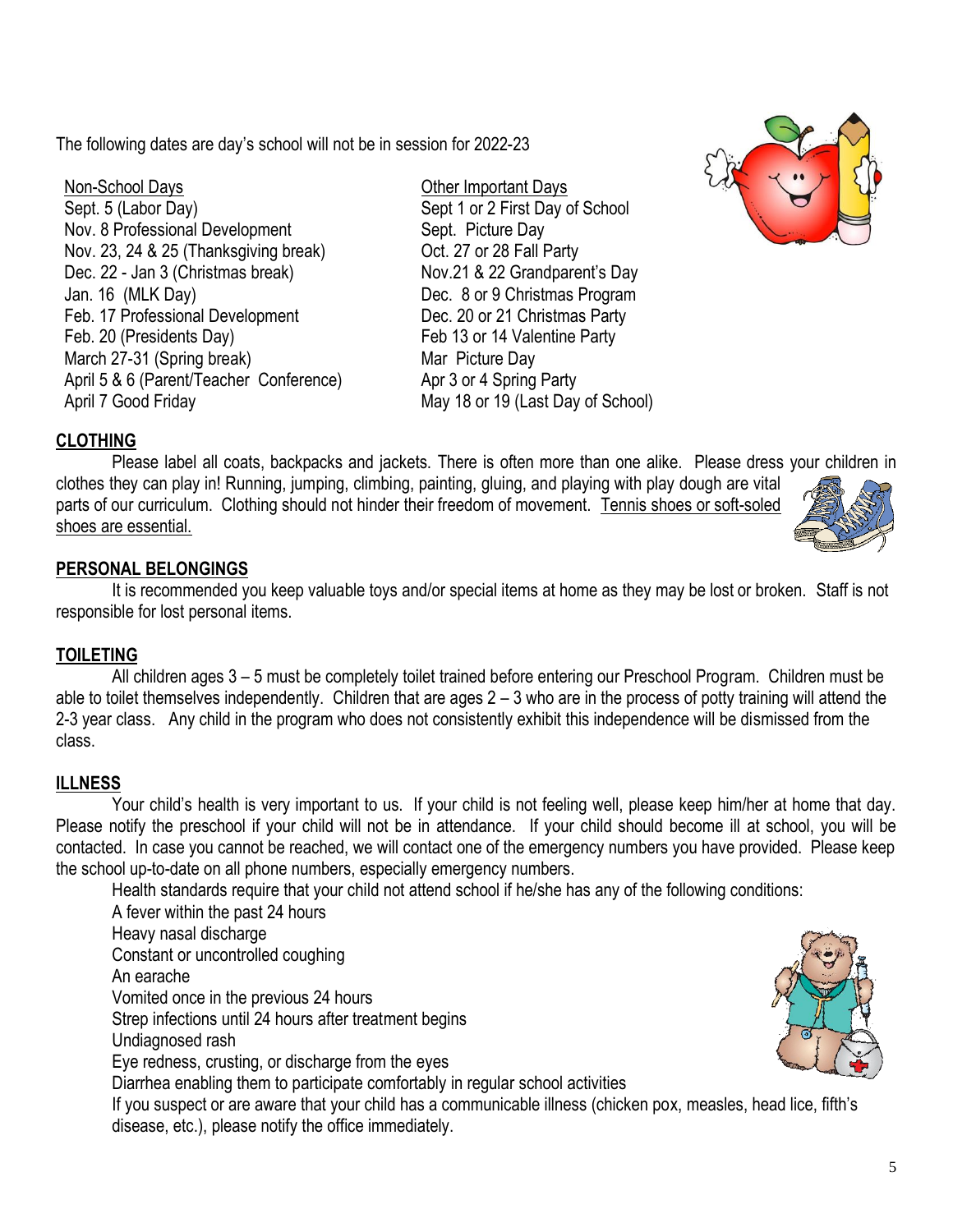#### **MEDICATIONS**

All medication needs to be kept in the office. If your child needs medication during the day, please discuss the situation with the director and complete a medication authorization form to treat obtainable in the office.

#### **HEALTH FORMS**

A health form and immunization record or exemption record must be on file for every child attending preschool! Please turn them in to the office as soon as possible upon enrollment and no later than the first day of school! When your child receives immunizations the office will need to be updated also.

In accordance with Missouri law, the parent or guardian of a child enrolled in or attending Stone Church Preschool may request notice of whether there are any children enrolled at our facility with an immunization exemption on file. If you would like to request this information, please contact the office and the information will be provided to you. Please note, the name or names of individual children are confidential and will not be released. Our response will be limited to whether or not there are children enrolled at our facility with an immunization exemption on file.

#### **FIELD TRIPS**

Field trips may be scheduled several times throughout the year to enrich the curriculum. Children attending field trips will ride to the designated location on a regular school bus. Permission slips have been provided in your enrollment packet. Information regarding field trips will be sent home prior to each event. There may be a small fee for field trips. The permission slip must be completed in order for your child to attend. Parents may attend the field trips; however, they should provide their own transportation.

#### **DISCIPLINE**

Our school uses the Conscious Discipline approach to discipline. I encourage you to visit the Loving Guidance web site at [www.consciousdisciipline.com.](http://www.consciousdisciipline.com/) The development of self-discipline and responsibility is perceived as an ongoing process in the child's growth. Children are encouraged to problem-solve and cooperate. Positive behavior in class will be encouraged through modeling, reinforcement, redirecting, and the use of alternate activities. Safe areas may be used, if other repeated efforts are not successful. Parents will be kept informed if their child is having adjustment difficulties. The staff will work with parents to address the situation in positive ways.

#### **PARENT INVOLVEMENT**

We believe parents are the child's first and most important teachers. That is why we embrace family involvement as being a basic component of our Preschool Program. Research has proved that the greatest benefits are derived when parents and teachers work as partners to guide children in their growth, development and education.

The following are goals that guide our parent involvement program.

- To help parents understand developmentally appropriate practices.
- To provide parents with information related to how children grow and learn.
- To provide support through resources, materials, referrals, and parent conferences.
- To inform parents about community activities beneficial to families and children.
- To aid parents in recognizing and coping with stresses related to parenting.
- To provide ideas and materials for learning at home.
- To provide family fun in a group setting.
- To help parents understand the importance of regular consistent school attendance for their child's future success.